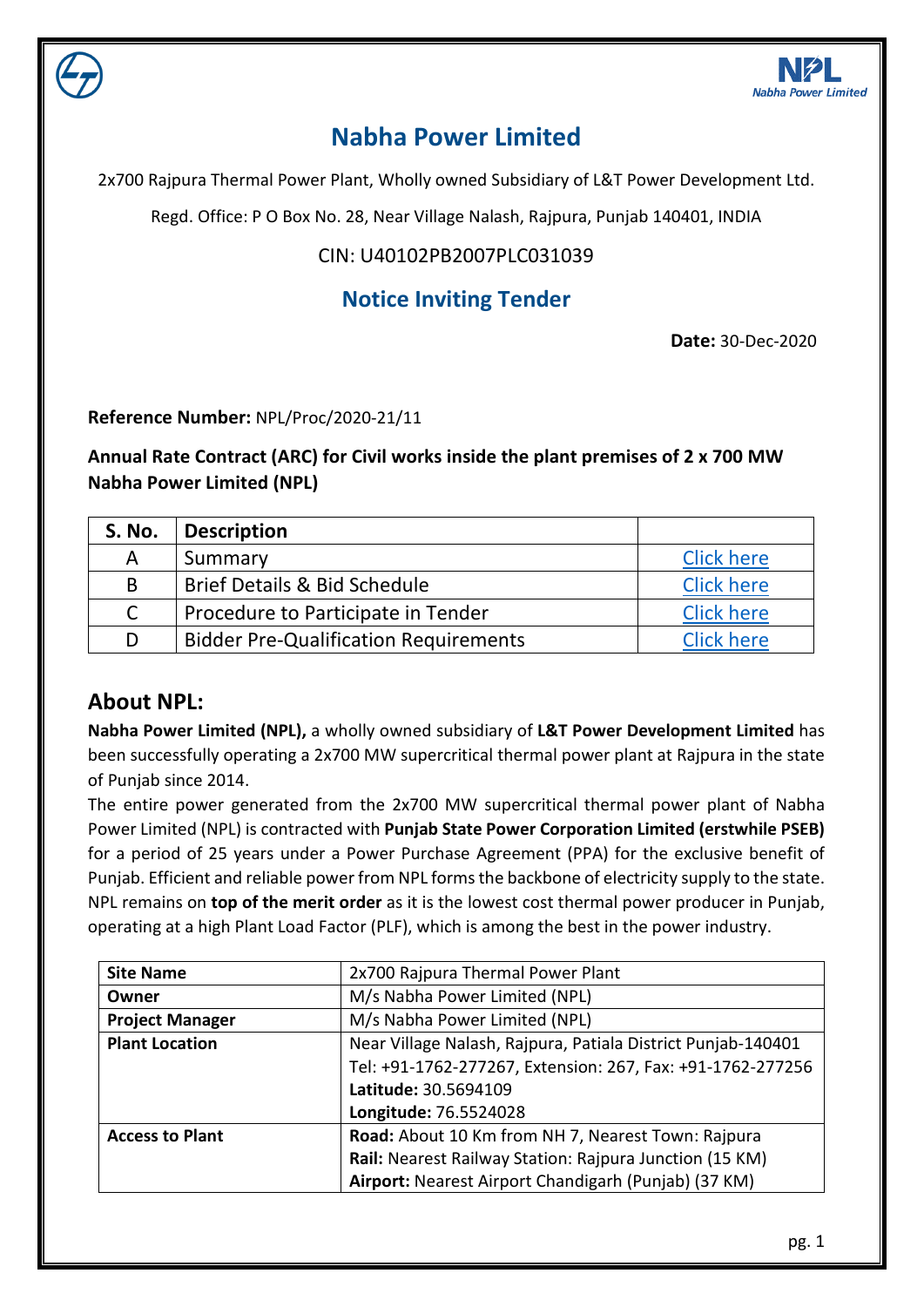

# **Nabha Power Limited**

2x700 Rajpura Thermal Power Plant, Wholly owned Subsidiary of L&T Power Development Ltd.

Regd. Office: P O Box No. 28, Near Village Nalash, Rajpura, Punjab 140401, INDIA

### CIN: U40102PB2007PLC031039

## **Notice for Inviting Tender**

# <span id="page-1-0"></span>A) Summary:

**Nabha Power Limited** invites reputed and experienced parties through E-Tender (Two-Part Bidding Process: Techno-Commercial & Price parts) for the ARC of civil works to be carried out inside the plant premises. The details are as follows: -

| S.<br>No. | <b>Tender Reference No.</b> | <b>Description</b>                                                                                                        | <b>EMD</b><br>(Earnest<br><b>Money</b><br>Deposit) (₹) | <b>Tender</b><br>Fee $(3)$ | <b>Last Date for</b><br>submission of<br>the bid |
|-----------|-----------------------------|---------------------------------------------------------------------------------------------------------------------------|--------------------------------------------------------|----------------------------|--------------------------------------------------|
| 1         | NPL/PROC/202-21/11          | <b>Annual Rate Contract</b><br>(ARC) for Civil works<br>inside the plant premises<br>of 2 x 700 MW Nabha<br>Power Limited | $1,00,000/-$<br>(50,000 for<br>MSME)                   | <b>NIL</b>                 | 12 Jan 2021<br>17:00 Hrs                         |

### **Brief Scope of Tender:**

#### **ARC of Civil works to be carried out inside the plant premises**

**1.** Detailed scope of work for this contract shall be provided in the Tender document.

**Type of Bidding:** E-tendering (through<https://etender.procuretiger.com/>EPROC/) Two Part (Part I - Qualification criteria with supporting documents and Part-II Price bid documents)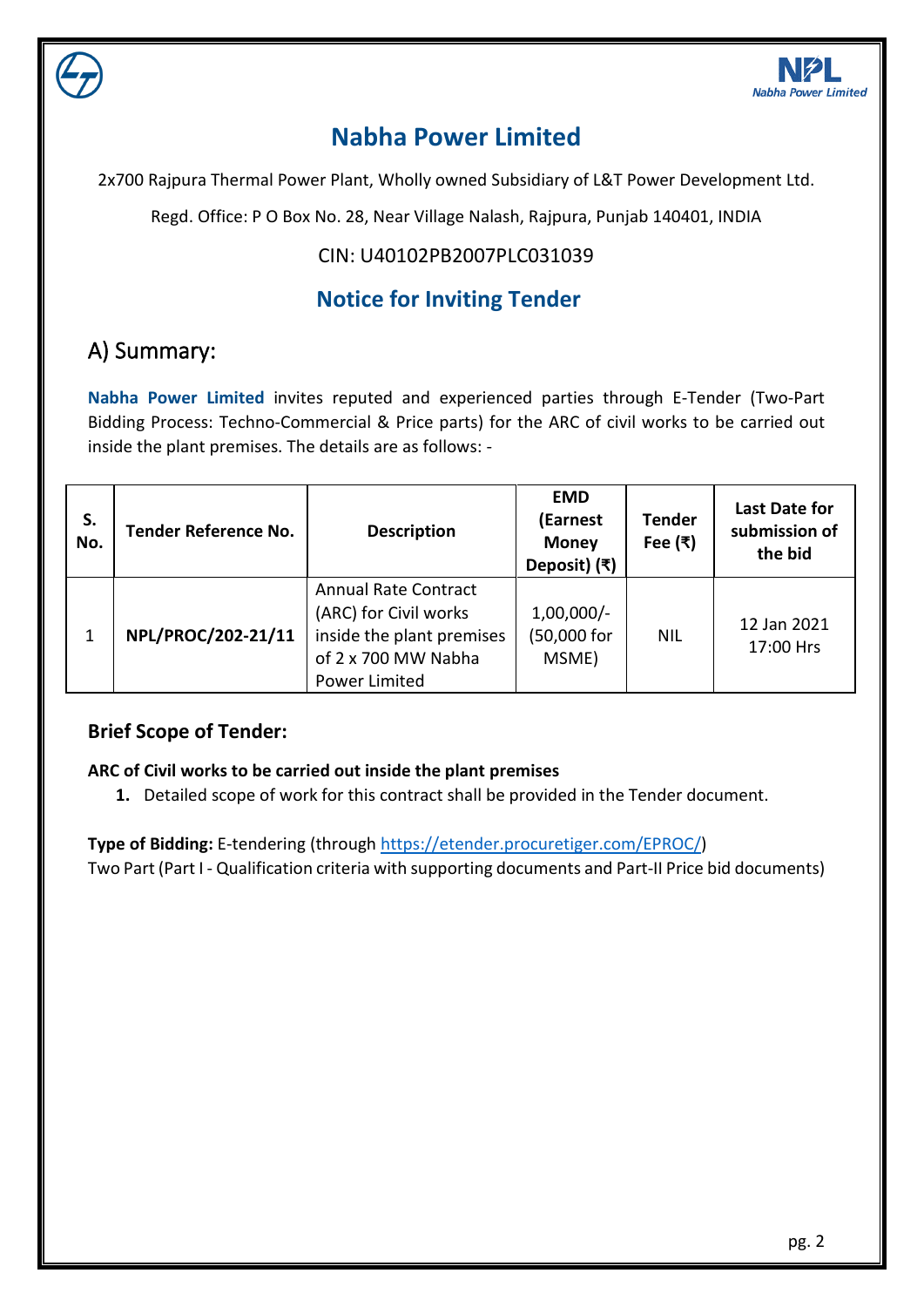

# B) Brief Details & Bid Schedule

| S. No. | <b>Description</b>                                           | Date & Time                                                                                           |
|--------|--------------------------------------------------------------|-------------------------------------------------------------------------------------------------------|
| 1      | Document Download Commencement<br>Date & Time                | 31 <sup>st</sup> December 2020                                                                        |
| 2      | Last Date of Submission of Clarification<br>by Bidders       | 6 <sup>th</sup> January 2021                                                                          |
| 3      | Response of Clarification by NPL                             | 7 <sup>th</sup> January 2021                                                                          |
| 4      | <b>Bid Submission Closing Date</b>                           | 12 <sup>th</sup> January 2021 17:00 Hrs                                                               |
| 5      | <b>Techno-Commercial Bid Opening Date</b>                    | 13 <sup>th</sup> January 2021                                                                         |
| 6      | Price Bid Opening Date & Time                                | 16 <sup>th</sup> January 2021                                                                         |
| 7      | Website for downloading tender<br>documents/corrigendum etc. | https://etender.procuretiger.com/EPROC/                                                               |
| 8      | Website for submission of tender/bid<br>(only online)        | https://etender.procuretiger.com/EPROC/                                                               |
| 9      | Cost of Bidding Documents (INR)                              | <b>NIL</b>                                                                                            |
| 10     | Bid Security Fees (INR)                                      | ₹1,00,000 /- in favour of "Nabha Power<br>Limited" payable at Rajpura<br>₹ 50,000 /- for MSME vendors |
| 11     | <b>Contract Period</b>                                       | 12 months                                                                                             |
| 12     | Reverse Auction/Close Bidding                                | <b>YES</b>                                                                                            |

**Note:** All subsequent amendments, corrigenda, modifications, and clarifications in respect of the above-mentioned tender will be published on the website [\(https://etender.procuretiger.com/](https://etender.procuretiger.com/)EPROC/). Bidders are advised to visit the aforesaid website regularly.

For brief technical details & prequalifying requirements of the above-mentioned tender please refer **Section D** of this document**.**

**Contact Details:** All communication about this tender shall be addressed to:

#### **Head-Procurement,**

Nabha Power Limited, Near Village Nalash, Rajpura, Punjab-140401 Tel: +91-1762-277267, Fax: +91-1762-277256 Email: [tender.npl@larsentoubro.com](mailto:tender.npl@larsentoubro.com)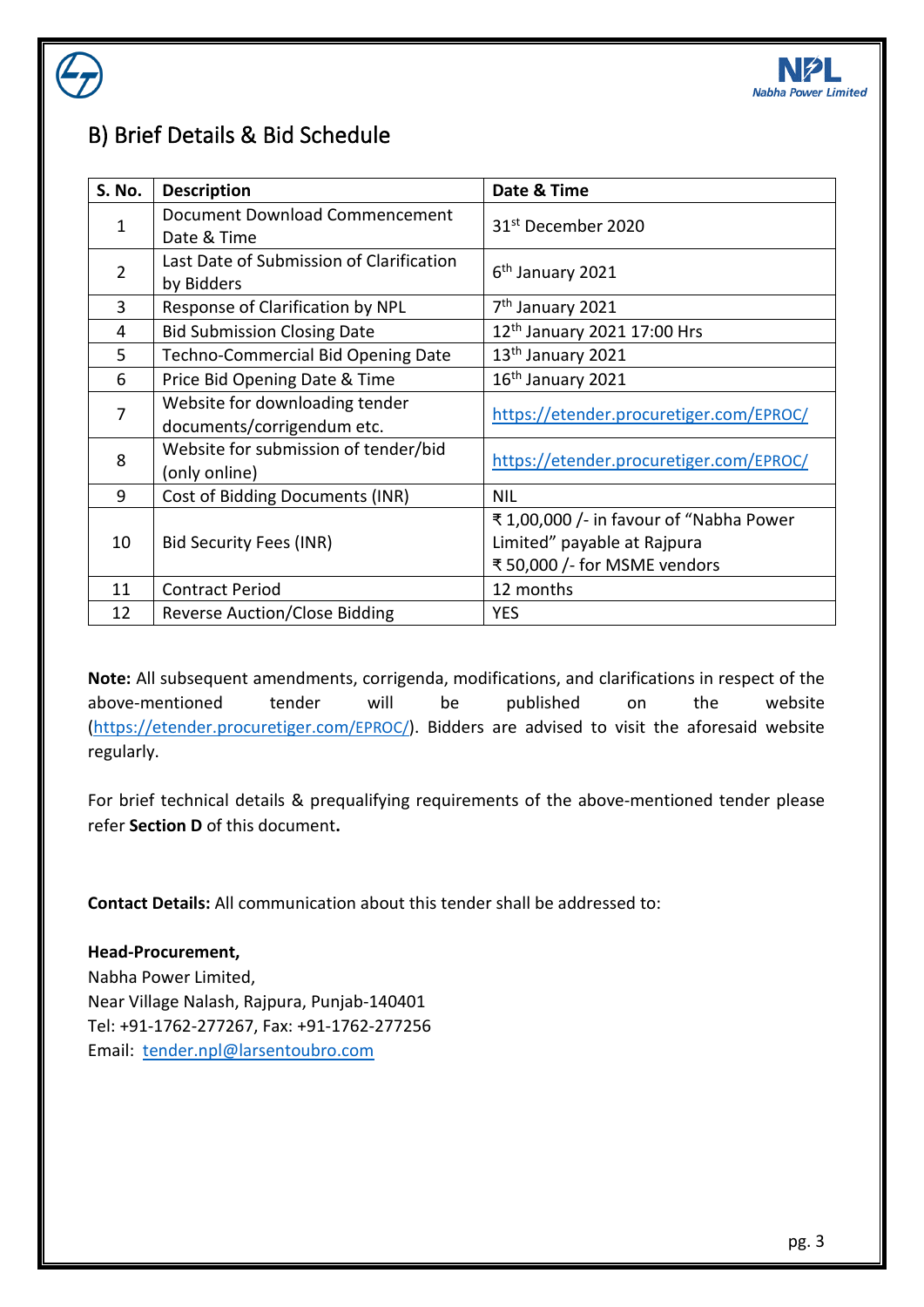

## <span id="page-3-0"></span>C). Procedure to Participate in Tender

- **1.** Tender shall be submitted online through [https://etender.procuretiger.com/E](https://etender.procuretiger.com/)PROC/ portal.
- **2.** Issuance of bid documents to any Bidder shall not construe that such bidder is qualified.
- **3.** The Bid Security shall be in the form of Demand Draft/ RTGS and shall be submitted up to the scheduled date and time mentioned above.
	- 3.1. Demand Draft to be drawn in favour of "**Nabha Power Limited**" **payable at Rajpura** and shall be submitted to the office of **"Head Procurement, Nabha Power Limited, Near Village Nalash, Rajpura, Punjab-140401"**.
	- 3.2. Bid Security through **RTGS/NEFT** to be submitted in the account of **Nabha Power Limited**. The Bank Details are as under:

**ICICI Bank, Account No.:** 001351000076 **IFSC Code:** ICIC0000013 **Chandigarh, India**

**Note:** Bidders are requested to forward the UTR number & other relevant details through email immediately after deposition of fees through RTGS/NEFT for verification at our end at below mentioned e-mail address.

- **4.** Interested bidders shall submit the payment details to the below-mentioned email address. Mails shall be addressed to [tender.npl@larsentoubro.com](mailto:tender.npl@larsentoubro.com) Requests without complete information or communication beyond the deadline liable to be rejected and will not be considered further.
- **5.** Bid Security (in case paid in modes other than on-line payment) shall be submitted in a sealed envelope separately offline by the stipulated bid submission closing date and time at the address mentioned in this document. Any bid without Bid Security/EMD shall be treated as non-responsive and shall not be opened.
- **6.** Bidders are requested to read the instruction in the Tender Document/Bid before submitting the Tender/Bid online.
- **7.** Complete tender document along with supporting Annexures including any amendments, corrigenda, modifications, or clarifications shall be uploaded during the on-line submission of the bid.
- **8.** All bidders are advised not to wait for the last date and submit their tender/bid at the earliest. NPL shall not be responsible for any interruption/technical snag in the website and no extension in the submission of Tender/bid shall be allowed unless otherwise, NPL extends the dates.

#### **9. Procedure of bid opening:**

9.1. For submission of bids, the time and scheduled Bid Submission Date shall be treated as cut-off-line, and accordingly, the bids shall be frozen. The online bidding system will not allow bid submission after the respective specified expiry date and time. Bidders shall make sure the bid submission is completed well in advance of the time. The Tender